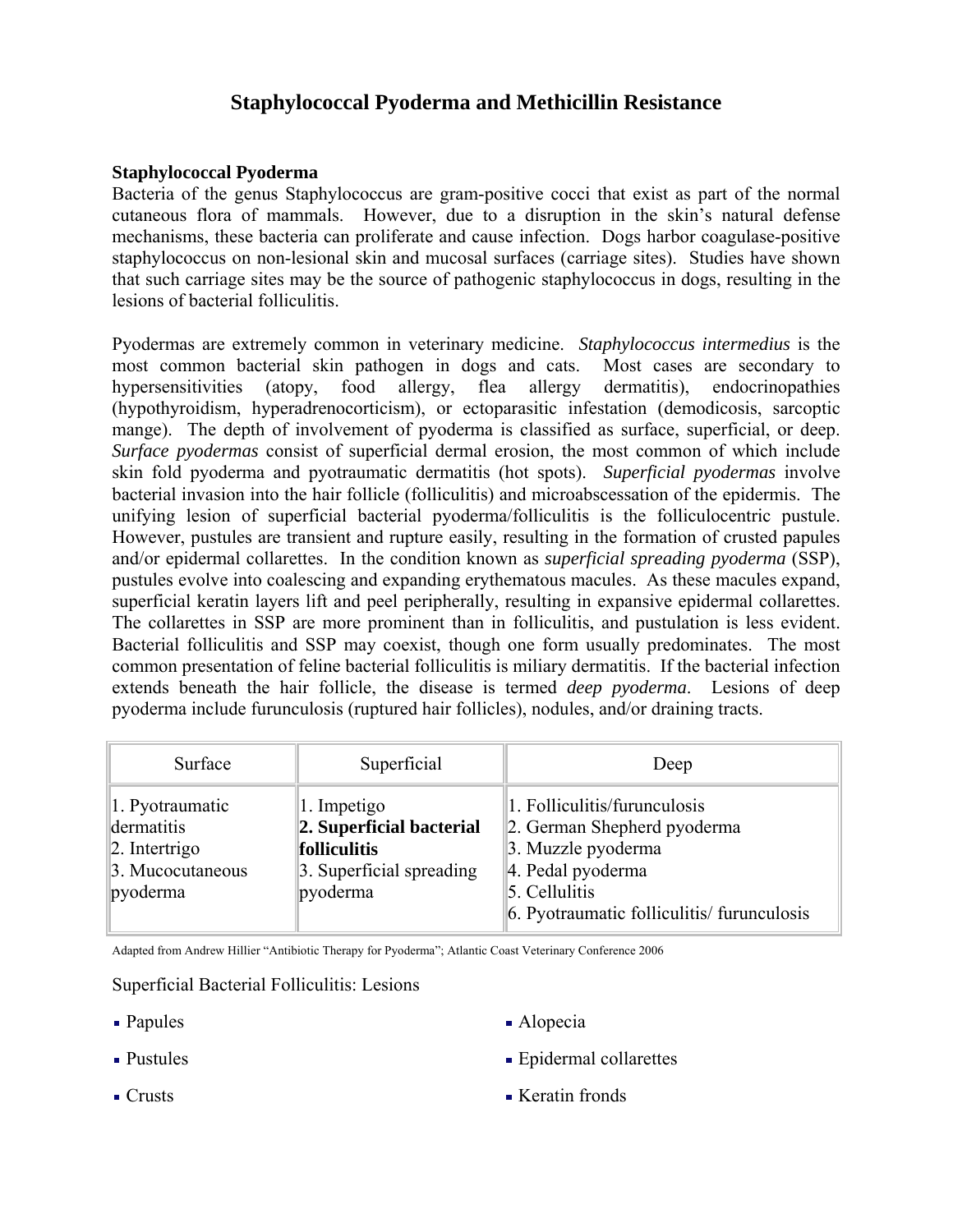### **Methicillin-resistant Staphylococci**

Methicillin-resistant staphylococci are identified on laboratory reports as having an MIC for oxacillin  $\geq 2$  µg/mL. Oxacillin is used in susceptibility tests as it provides more accurate results. However, the resistant organisms are termed "methicillin-resistant", resulting in confusing terminology. In veterinary medicine, methicillin resistance amongst staphylococci isolated from domestic animals has been documented since the 1970s. The first isolates of methicillin-resistant *Staphylococcus aureus* (MRSA) were reported from mastitic cows. Since then MRSA has been identified in dogs, cats, horses, sheep, pigs, and chickens. The prevalence of MRSA infections in domestic animals is difficult to estimate. A recent survey found that MRSA infections were most prevalent among canine and equine patients (Middleton et al 2005). In a study conducted at the University of Pennsylvania Veterinary Teaching Hospital, the frequency of methicillinresistant infection by *S. aureus*, *S. intermedius*, and *S. schleiferi* was determined (Morris et al 2006). Rates of methicillin resistance were: *S. aureus* 35%, *S. intermedius* 17%, and *S. schleiferi* 40%. Frequency of MRSA isolation from dogs and cats was similar, though methicillin-resistant *S. intermedius* (MRSI) and methicillin-resistant *S. schleiferi* (MRSS) were more common in dogs. MRSS was usually associated with superficial skin and ear infections and MRSA was more commonly associated with deep infections. Recently, a study was conducted among attendees at an international veterinary conference. MRSA was isolated from the nares of 6.5% attendees, with colonization more common for large-animal than small-animal personnel (Hanselman et al 2006).

#### *Staphylococcus aureus*

MRSA has been increasingly recognized as a problem in both human and veterinary medicine. Methicillin was first introduced in human medicine in the late 1950s and was used to treat penicillin-resistant staphylococcal infections. Methicillin-resistance was reported by 1961. Today, more than 90% of human isolates produce penicillinase. Although this low-level resistance can be overcome by administration of a "protector" (i.e. clavulanic acid), high-level resistance involves production of a penicillin binding protein that cannot be overcome by a protector molecule. MRSA strains are resistant to β-lactams, with resistance mediated by the *mecA* gene. The *mecA* gene encodes for a penicillin-binding protein (PBP2a) expressed in the bacterial cell wall. This gene confers intrinsic resistance to all β-lactam antibiotics. As such, these antibiotics are **ineffective and should be avoided**. Also, most MRSA isolates are resistant to other classes of antibiotics, thus displaying multi-drug resistance. Indeed, antibiotic use in patients with a methicillin-resistant strain may be a risk factor for development of resistance to other categories of antimicrobials. Some evidence exists that MRSA became methicillin resistant from coagulase-negative staphylococcal strains (Robinson and Enright 2004). Risk factors in humans include prolonged antimicrobial therapy, surgery, prolonged hospitalization, and contact with other infected patients or carriers. In animals, MRSA infections are associated with post-operative infections, open wounds, the presence of implants (suture, orthopedic implants), contamination of the hospital environment, and contact with infected or carrier humans.

In humans, carriage sites of *S. aureus* include the anterior nares, throat, axilla, perineum, and groin. The skin is often colonized by *S. aureus* in nasal carriers and transmission is considered to occur by hand contact. As such, elimination of nasal carriage—by use of topical mupirocin will also eliminate hand carriage. For many years, MRSA has been considered a healthcare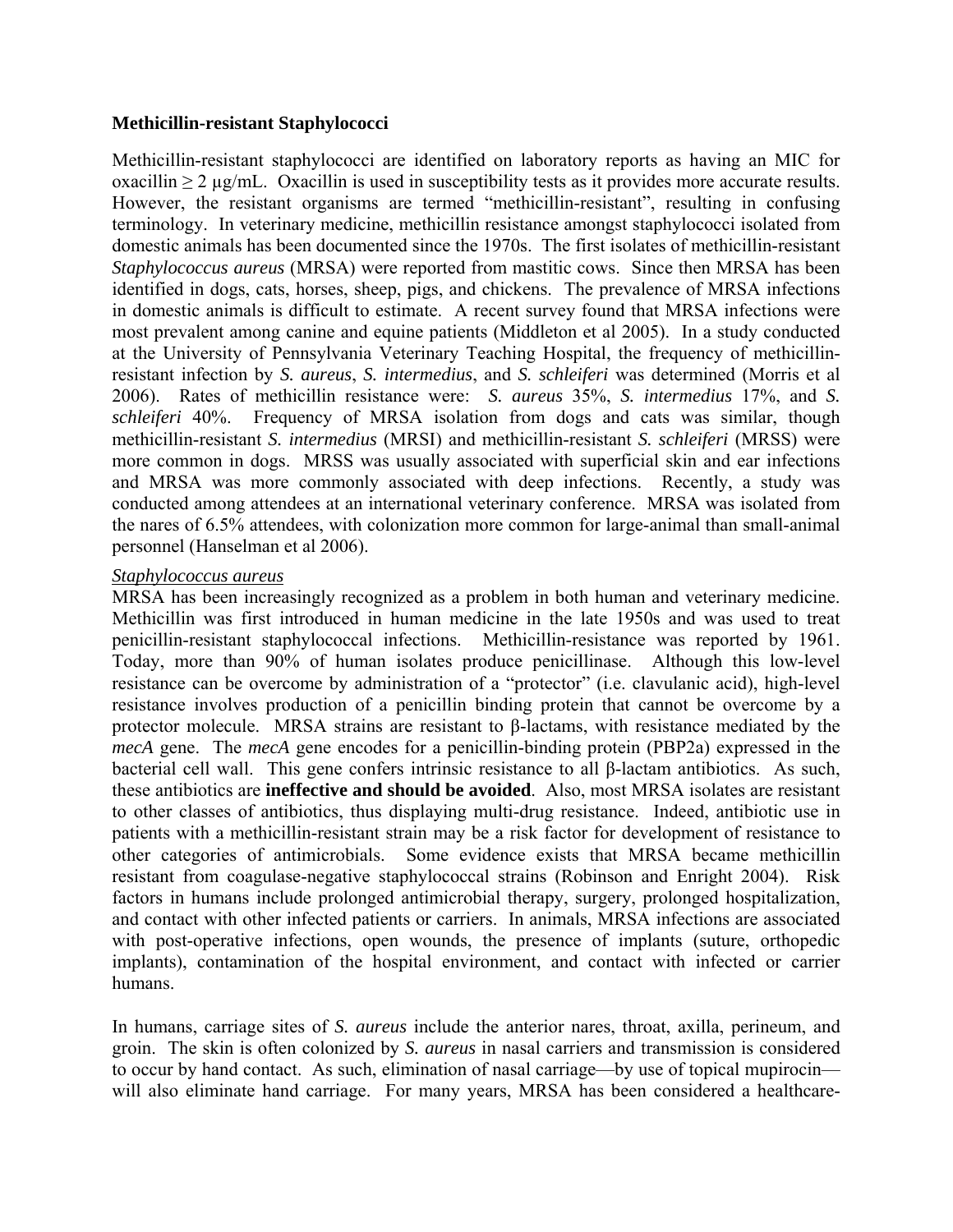associated pathogen (hospital-acquired MRSA; HA-MRSA). However, infections are now appearing in healthy individuals in the community without healthcare-associated risk factors (community-acquired MRSA; CA-MRSA). Recent evidence strongly suggests that animals become colonized with MRSA through contact with either colonized or infected humans—a "reverse" zoonotic phenomenon. These animals can thus serve as a reservoir for human reinfection or re-colonization.

Measures to prevent and control MRSA in humans have been widely published. Such information can be obtained by the Centers for Disease Control (www.cdc.gov). No evidencebased research has been conducted on control measures in animals, although specific institutionbased guidelines have been established (Nutall 2006, Weese 2006). General guidelines include hand hygiene, barrier protection (gloves, gowns, disposable masks) when dealing with wounds, aseptic technique during surgery, and disinfection of surfaces/equipment between patients. Although identification of colonized or infected animals and veterinary staff would be ideal, such routine screening is not practical. However, identification of MRSA infection in suspect cases is important. Samples for bacterial culture should be collected from animals with non-healing wounds, non-antibiotic responsive infections, and animals from known MRSA-positive households. This may be expanded to animals belonging to healthcare workers or other at-risk occupations.

#### *Staphylococcus intermedius*

*Staphylococcus intermedius* can be associated with dog bite infections in humans, and there has been a single case in a human patient with otitis externa (Tanner 2000). However, the overall risk of S. intermedius causing disease in humans is rare. A potential risk does exist if there is a transfer of resistant genes from antimicrobial-resistant *S. intermedius* to human pathogenic staphylococci (i.e. *S. aureus*). The occurrence of antimicrobial-resistant *S. intermedius* strains was investigated in 13 dogs affected by deep pyoderma and their owners (Guardabassi et al 2004). Isolates of the dog-owner pairs were typed and results showed that 46% of owners carried strains genetically identical to those isolated from their dogs. Strains were resistant up to five different antimicrobial classes. Although the direction of transmission was not investigated in this study, the fact remains that *S. intermedius* is a normal inhabitant of dog skin and rare in humans. Thus, it is possible that transmission occurred from dogs to humans.

#### *Staphylococcus schleiferi and* Coagulase-negative *Staphylococcus*

Recent studies have revealed that coagulase-negative staphylococci are implicated in a number of significant infections in humans and companion animals. Coagulase-negative staphylococci have historically not been considered to be pathogenic in companion animals. Coagulasenegative trains are a major component of normal cutaneous flora. However, if the skin has been damaged by trauma, mechanical disruption (needles, catheters), or direct implantation (prosthetic implants), these organisms can cause opportunistic infection (Kloos and Bannerman 1994). Many of these pathogens have shifted toward the more antibiotic-resistant strains. Current antibiotic practices, including pre-operative antibiotic prophylaxis and therapeutic use of cephalosporins have led to the selection of these antibiotic resistant strains (Dancer 2001).

*Staphylococcus schleiferi* was first identified in the external auditory meatus of dogs with external otitis in 1990. *S. schleiferi* can be either coagulase positive (subsp *coagulans*) or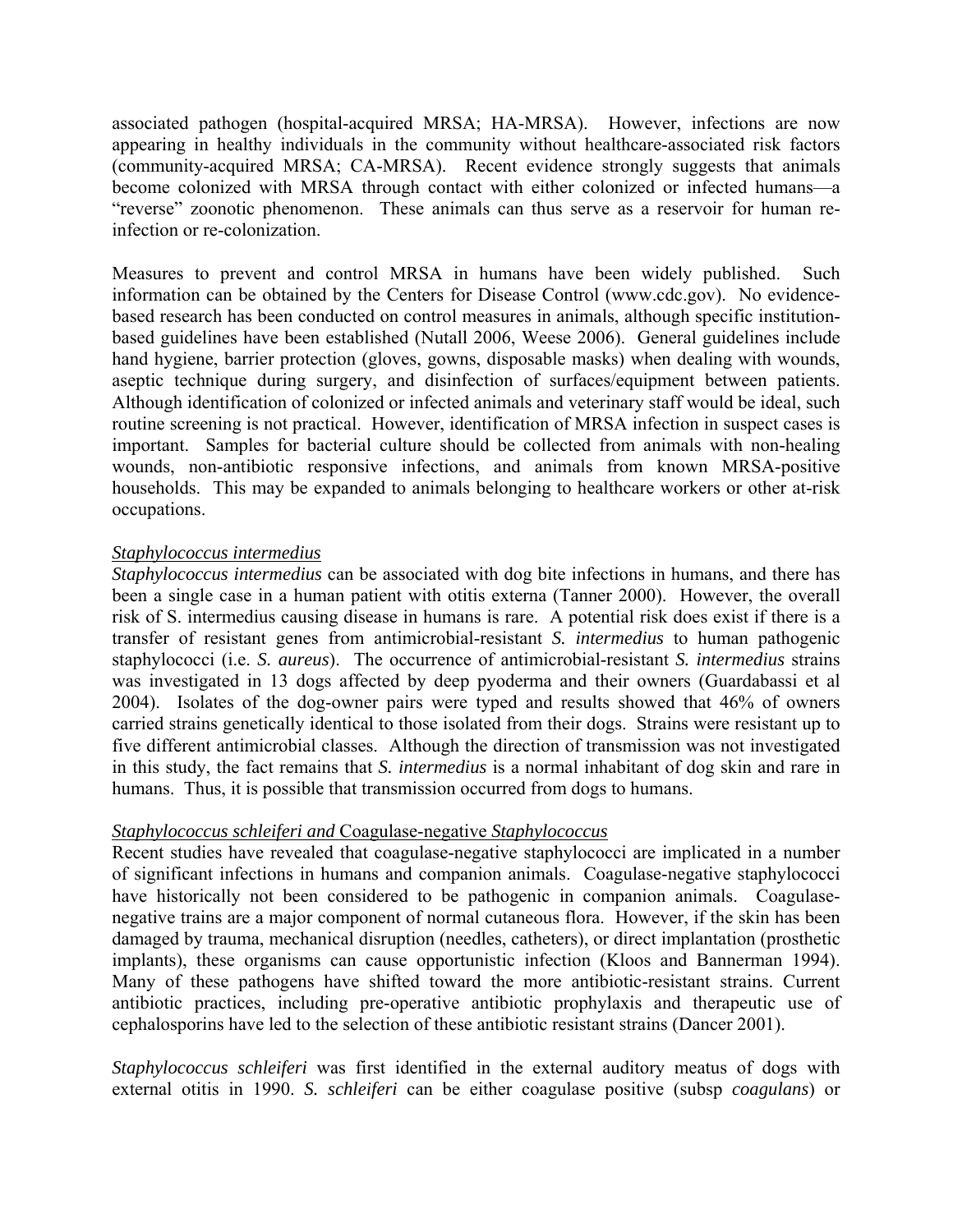coagulase negative (subsp *schleiferi*). In dogs, infection with *S. schleiferi* may be associated with prior antibiotic use (Frank et al 2003). Methicillin-resistance has recently been described in *S. schleiferi* subsp. *coagulans* and has been shown to be due to the presence of a mecA gene.

### **Treatment**

Treatment of superficial bacterial folliculitis is commonly based on empiric selection of antibiotics. Cephalosporins, such as cephalexin and cefpodoxime, remain the mainstay of empiric treatment among veterinary dermatologists. Clindamycin also has excellent efficacy against staphylococcus and is often used for initial treatment. However, clindamycin's use in recurrent pyoderma can be limited by development of resistance. When empiric treatment is not successful, bacterial culture and susceptibility testing may be indicated.

The following general treatment guidelines should also be considered:

- Superficial folliculitis: 3 weeks
- Deep pyoderma: 4-12 weeks
- Recurrent pyoderma: 4-6 weeks

When dealing with methicillin-resistant strains, **avoid the use of all beta-lactam drugs**! This includes pencillins, cephalosporins (all generations), cephamycins, carbapenems, and amoxicillin-clavulanic acid. Erythromycin and clindamycin should only be used if both drugs are susceptible. Also, many MRSA strains isolated are also resistant to fluoroquinolones.

### **Fluoroquinolones and Fluoroquinolone- Resistance**

Fluoroquinolones (FQ) are NOT broad-spectrum antibiotics and should not be considered as such. They are not effective against anaerobes, have variable efficacy against streptococcus, and only "good" efficacy against staphylococcus. FQ resistance in *S. aureus* results from genetic mutation. Previous FQ use is one of the most important risk factors for FQ resistance and evidence exists that **use of fluoroquinolones may result in methicillin resistance**. Even a single dose of a FQ has been associated with changes in the resistance pattern of commensal coliforms in human patients. Over the past several years, there has both been an increased use of FQs and an increased incidence of methicillin resistance. Some *S. aureus* strains are capable of expressing resistance to both methicillin and FQ. This would be especially advantageous in an environment of abundant FQ use. The use of FQ with low potency for *S. aureus* may lead to a higher colonization in individuals with methicillin resistant strains (Venezia et al 2001). This is supported by the fact that countries that rarely utilize FQ also have a very low incidence of MRSA (Shopsin et al 2000). Fluoroquinolones influence methicillin resistance by selective inhibition of more susceptible subpopulations in heteroresistant S. aureus (Venezia et al 2001). Thus, surviving populations are more resistant to both methicillin and FQ.

Ciprofloxacin is now generic and this is reflected in decreased cost. However, it is extremely important to remember that enrofloxacin is converted to ciprofloxacin after oral dosing. Also, the bioavailability of enrofloxacin is nearly *twice* that of ciprofloxacin. Thus, if ciprofloxacin is used, the dose must be *double* the enrofloxacin dose to achieve therapeutic efficacy.

So, based on concerns of antibiotic resistance patterns and judicious antibiotic use, I only use FQ on two occasions: 1) deep pyoderma (i.e. German shepherd dog pyoderma, furunculosis) and 2)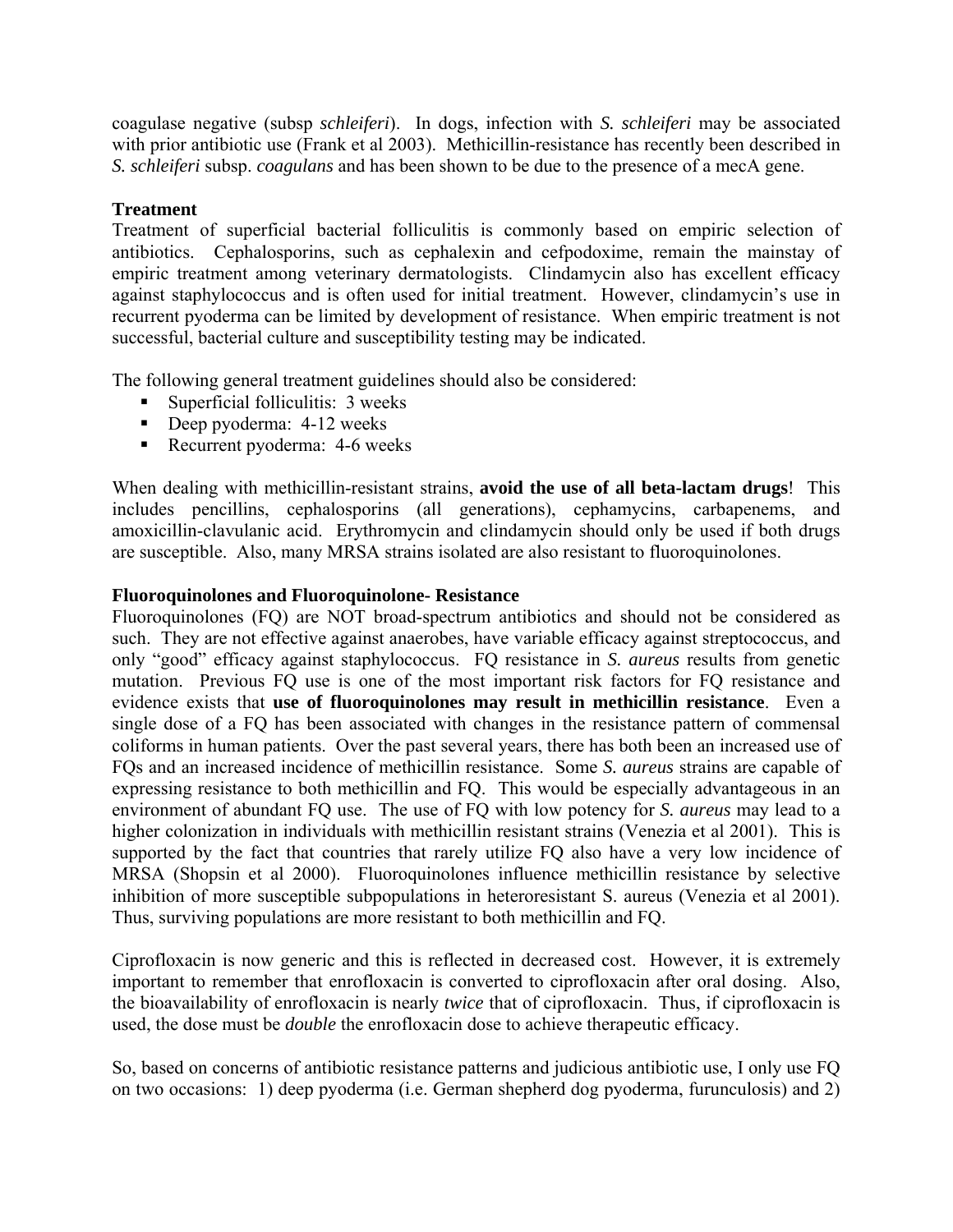necessity based on culture and susceptibility results. The *minimum* dose I start with is 10 mg/kg of enrofloxacin (see discussion of concentration dependent drugs later). This would translate to 20 mg/kg of ciprofloxacin to account for the decreased bioavailability.

### **When to culture**

Culture and susceptibility testing is one of most important guides in antimicrobial selection. Cultures should always be obtained for life-threatening infections. In general, I elect to culture under the following guidelines: 1) non-antibiotic responsive pyoderma, 2) history of multiple antibiotics used in the past, 3) recurrent pyoderma, 4) suspicion of underlying systemic or endocrine disease, 5) known at-risk environment. Remember, performing a culture is never a BAD idea.

### **What to culture**

Intact pustules are the lesion of choice to culture in superficial pyoderma. However, due to their fragile nature, pustules are often not present. In these cases, epidermal collarettes may be sampled by lifting up the edge of the collarette and using a sterile culturette to swab underneath, or by rolling a culturette across the collarette (White 2005). A skin biopsy using a standard biopsy punch may also be submitted for aerobic culture. If a skin biopsy is chosen, it is necessary for the animal to be lightly sedated, as lidocaine can inhibit bacterial growth. In cases of superficial pyoderma, lesions do not need to be scrubbed prior to sampling or biopsy. A biopsy and pre-biopsy scrub should always be performed in the case of deep pyoderma or draining tracts.

#### **Preventing resistance**

Previous antimicrobial therapy is one of the most important factors associated with resistance. As previously stated, the principal risk factor for FQ resistance is previous FQ use. Also, the wide use of cephalosporins may also be a strong contributing factor for the development of MRSA (Dancer 2001). Thus, preventing resistance is a responsibility veterinarians must take seriously. The development of infection despite recent or current antibiotic therapy indicates that the organism is resistant to the antibiotic chosen, or is perhaps due to an inappropriate dosing regimen. Preventing resistance must be a concerted effort of judicious antimicrobial use coupled with proper administration tactics.

The first step in judicious antimicrobial use is **confirming the need**. Although it is commonplace to think of antibiotic administration as a "do not harm" scenario, antimicrobial administration in the absence of infection can lead to serious long-term ramifications. One of the best diagnostic tools we have in "confirming need" is to conduct surface cytology and look for the presence of bacteria. The second step is **identifying the target site** of action (in this case, skin) and knowing the **pharmacodynamics** and **pharmacokinetics** of the drug (or, can it get to the target site).

Quite possibly, the single most important action that can be taken to minimize resistance is to ensure that adequate drug concentrations are reached at the site of infection. Organisms must be exposed to maximum drug concentrations for a sufficient time period. Doses should be maximized in order to ensure that a  $C_{\text{max}}$ : MIC of 10 or more is achieved for concentrationdependent drugs (i.e. fluoroquinolones) and the proper dosing interval should be used for time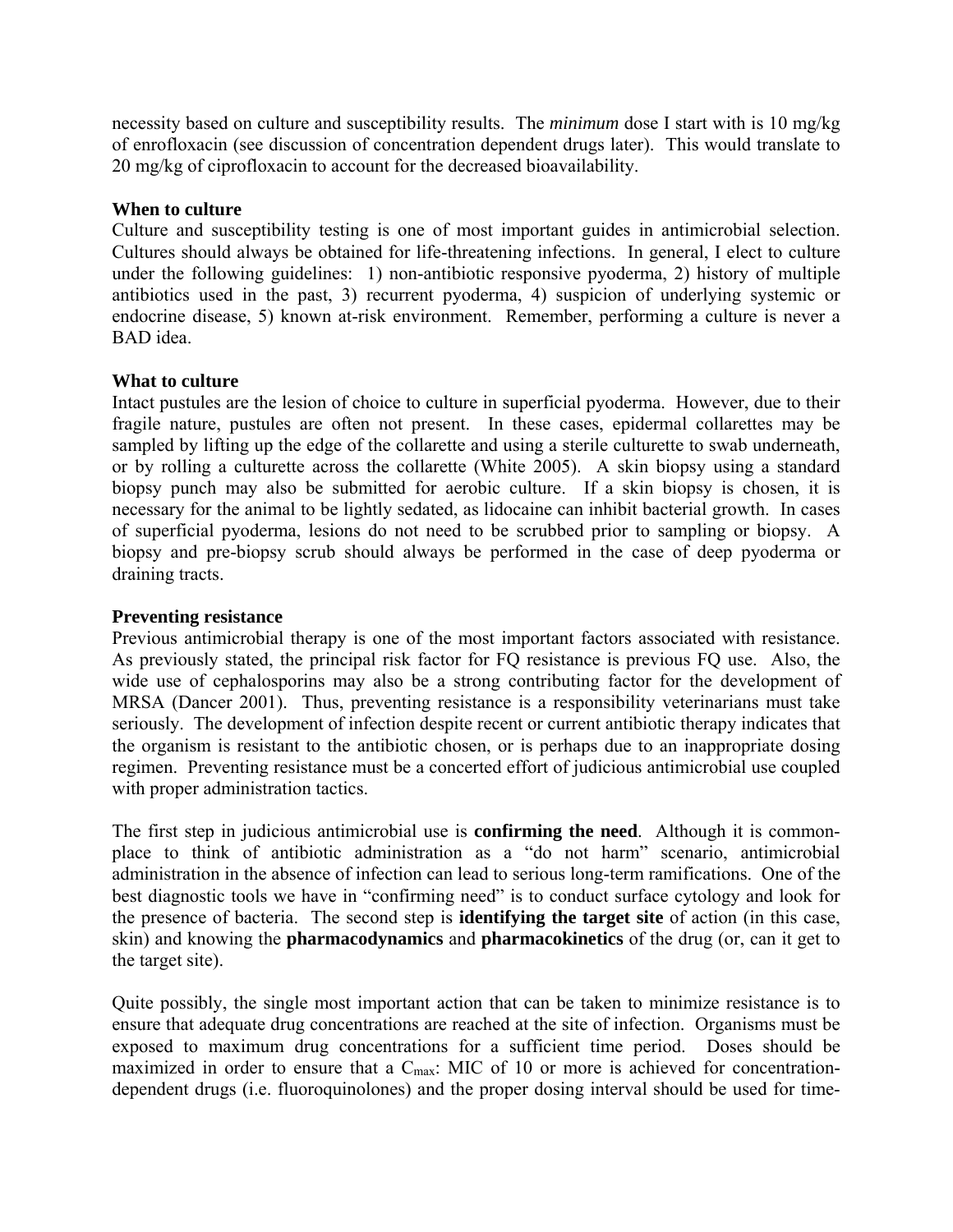dependent antibiotics (plasma drug concentrations should be above the MIC for the majority of time).

## **TAKE-HOME POINTS:**

1. Confirm the need of antimicrobial therapy (surface cytology).

2. Choose appropriate empiric antibiotics based on clinical presentation of pyoderma (superficial v. deep).

3. Administer appropriate dose for an appropriate time period.

4. Culture if there is no clinical improvement despite appropriate antibiotic, dose, and duration of therapy.

- 4. If organism is methicillin-resistant, do not use β-lactams!
- 5. Think twice before using fluoroquinolones!
- 6. Treat well beyond clinical improvement.

### **REFERENCES**

**Dancer SJ. The problem with cephalosporins. Journal of Antimicrobial Chemotherapy 2001; 48(4): 463-478.** 

**Frank LA, Kania SA, Hnilica KA, et al. Isolation of** *Staphylococcus schleiferi* **from dogs with pyoderma. Journal of the American Veterinary Medical Association 2003; 222: 451- 454.** 

**Guardabassi L, Loeber ME, Jacobson A. Transmission of multiple antimicrobial-resistant**  *Staphylococcus intermedius* **between dogs affected by deep pyoderma and their owners. Veterinary Microbiology 2004; 98: 23-27.** 

**Hanselman BA, Kruth SA, Rousseau J, et al. Methicillin-resistant** *Staphylococcus aureus* **colonization in veterinary personnel. Emerging Infectious Diseases 2006; 12(12): 1933- 1937.** 

**Kloos WE, Bannerman TL. Update on clinical significance of coagulase-negative Staphylococci. Clinical Microbiology Reviews 1994; 7: 117-140.** 

**Leonard FC, Markey BK. Meticillin-resistant** *Staphylococcus aureus* **in animals: A review. The Veterinary Journal 2007 (article in press)** 

**Middleton JR, Fales WH, Luby CD, et al. Surveillance of** *Staphylococcus aureus* **in veterinary teaching hospitals. Journal of Clinical Microbiology 2005; 43: 2916-2919.** 

**Morris DO, Rook KA, Shofer FS, and Rankin SC. Screening of** *Staphylococcus aureus***,**  *Staphylococcus intermedius***, and** *Staphylococcus schleiferi* **isolates obtained from small**